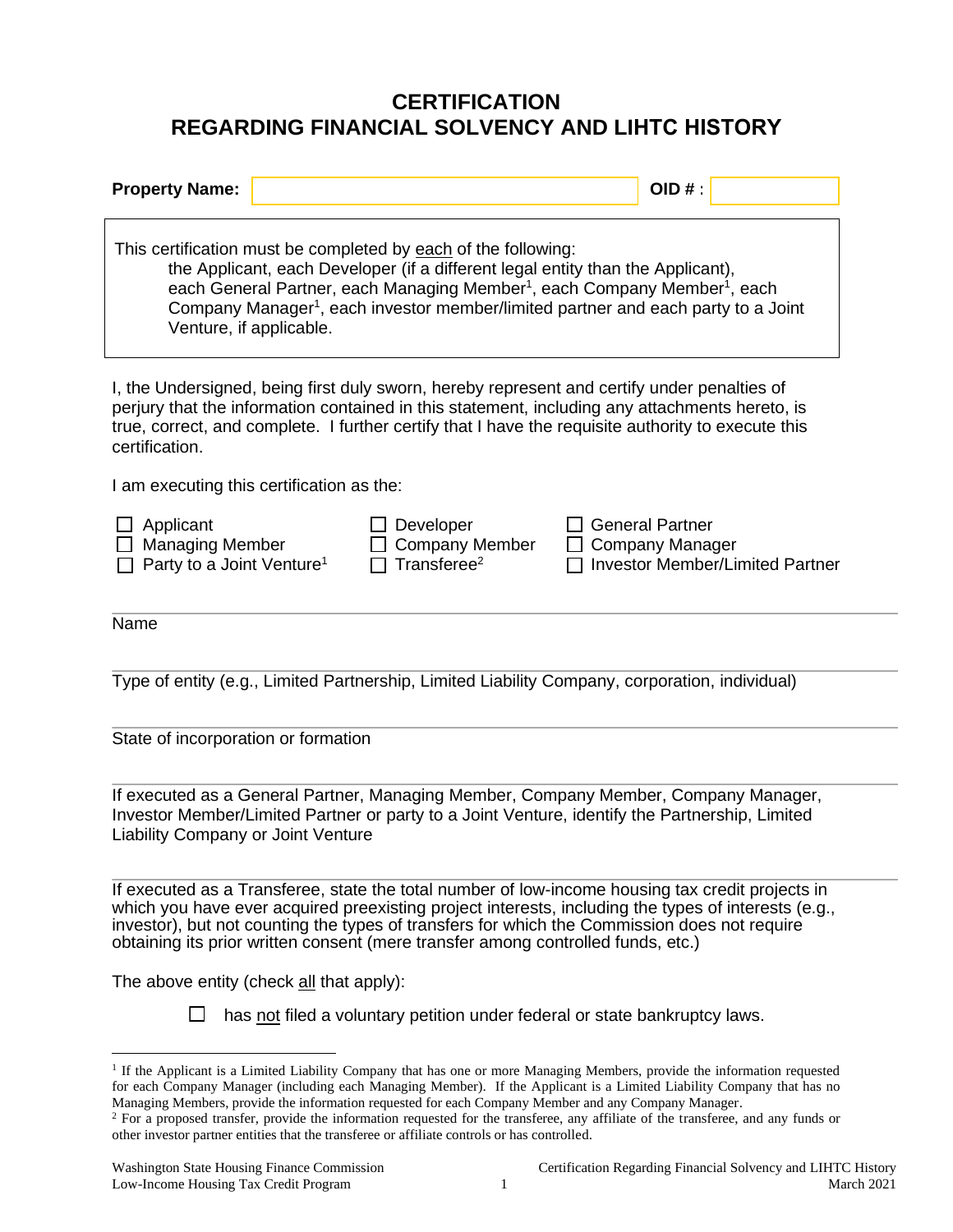| $\Box$  | has not had a petition in bankruptcy filed against them that remained un-<br>dismissed for ninety (90) days.                                                                                                                                                                                |
|---------|---------------------------------------------------------------------------------------------------------------------------------------------------------------------------------------------------------------------------------------------------------------------------------------------|
| $\Box$  | has not made an assignment of all or a part of their assets for the benefit of a<br>creditor.                                                                                                                                                                                               |
| $\Box$  | has not had a receiver or trustee appointed to administer all or a part of their<br>assets.                                                                                                                                                                                                 |
| $\Box$  | has not had all or a part of their assets seized by a judgment creditor.                                                                                                                                                                                                                    |
| П       | has not been a defendant in a foreclosure action or transferred an interest in real<br>property by virtue of a deed in lieu of foreclosure.                                                                                                                                                 |
| $\Box$  | has no knowledge of any pending or threatened lawsuit(s) or claim(s) which have<br>been raised against them with the potential for financial loss or exposure.                                                                                                                              |
| $\Box$  | has not been considered to be in default in meeting federal, state or local<br>requirements with regard to a low-income housing tax credit (LIHTC) project in<br>Washington or any other jurisdiction by a lender or financier, investor or federal,<br>state or local governmental agency. |
| $\Box$  | has not been investigated, audited or examined by the Internal Revenue Service,<br>Rural Housing Services (i.e., Farmers Home Administration), U.S. Department of<br>Housing and Urban Development, or a State Housing Finance Agency.                                                      |
| $\Box$  | has not been involved in a LIHTC project that subsequently reduced the project's<br>associated financial resources such that the project was not able to meet its<br>planned capital needs.                                                                                                 |
| $\Box$  | has not been involved in a LIHTC project subsequently found by a court to be in<br>violation of a LIHTC statutory or regulatory requirement or covenant.                                                                                                                                    |
| $\Box$  | has not been found by a court to have caused actionable harm, damage, or loss<br>to a LIHTC project, partner, or sponsor, or to have violated or breached a LIHTC<br>requirement, covenant, or partnership obligation.                                                                      |
| $\perp$ | has not been found by a court to have committed fraud, actionable<br>misrepresentation, breach of a duty of good faith and fair dealing, or bad faith<br>conduct.                                                                                                                           |
|         |                                                                                                                                                                                                                                                                                             |

*Please note that checking any of the above boxes does not result in an automatic denial of the transfer request, but provides an opportunity for further explanation.*

For any of the above that you have not checked, attach an explanation describing the circumstances, resolution and current status. Descriptions of proceedings should include, to the extent applicable, case names, case numbers, courts, dates, parties, claims raised, and dispositions. The entire submission should not exceed 20 pages total. The Commission reserves the right, in its sole discretion, to request more information, and if extensive review is required, to charge a supplemental fee to recoup its costs.

Prior judicial findings against a party will be considered to evaluate the party's fitness as a potential project partner within the LIHTC program. The Commission will not penalize any party's mere exercise of legal rights, including the right to have LIHTC partnership disputes resolved through litigation.